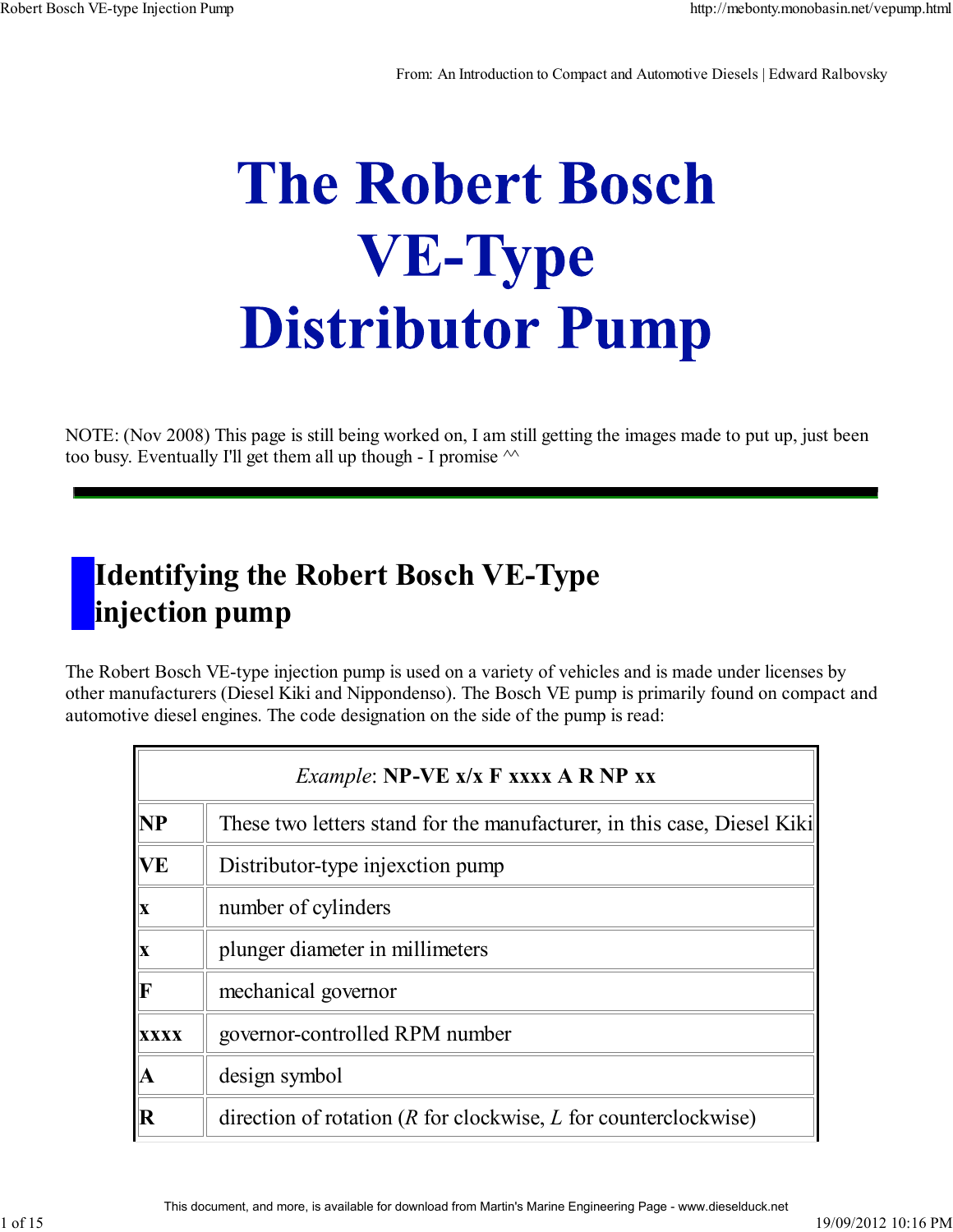**NP** xx  $\parallel$  production serial number

# **Main Components**

It is necessary to become familiar with the main components of the VE-type injection pump to understand the basic operating principles. Refer to Figures 1 and 2 for the location of the main components.

A VE pump may be gear or spur-belt driven. The drive shaft is connected to a cam plate (K) with a driving disk (I), figure 2. The drive shaft, cam plate, and plunger all rotate together. Note the high spots on the cam plate. These high spots are the face cams and the number of face cams equals the number of engine cylinders. As the cam plate rotates, the face cams contact the rollers causing the cam plate and plunger to move back and forth in the plunger bore. Spring pressure holds the cam plate and plunger agains the rollers. The drive shaft also drives the fuel-supply pump (G) and the governor flyweight drive gear (H).

At the bottom of the injection pump is the automatic advance-timing device. As fuel-supply pump presure increases the piston moves the roller ring opposite to driveshaft rotation, advancing injection timing. Mounted outside the distributor head is a delivery valve (N) for each cylinder, fuel-cut (fuel shutoff) solenoid, and an air-bleed screw in the center.

At the top of the injection pum is a control lever (C), a control-lever shaft (D), and an overflow (retun fuel) valve. Engine idle RPM and maximum speed can be adjusted by the idle-speed adjusting bolt and maximum-speed adjusting bolt.

Under the top cover is the governor mechanism.



**FIGURE 1: Cutaway of VE injection pump showing component location.** *(Courtesy of General Motors Corporation Product Service Training)*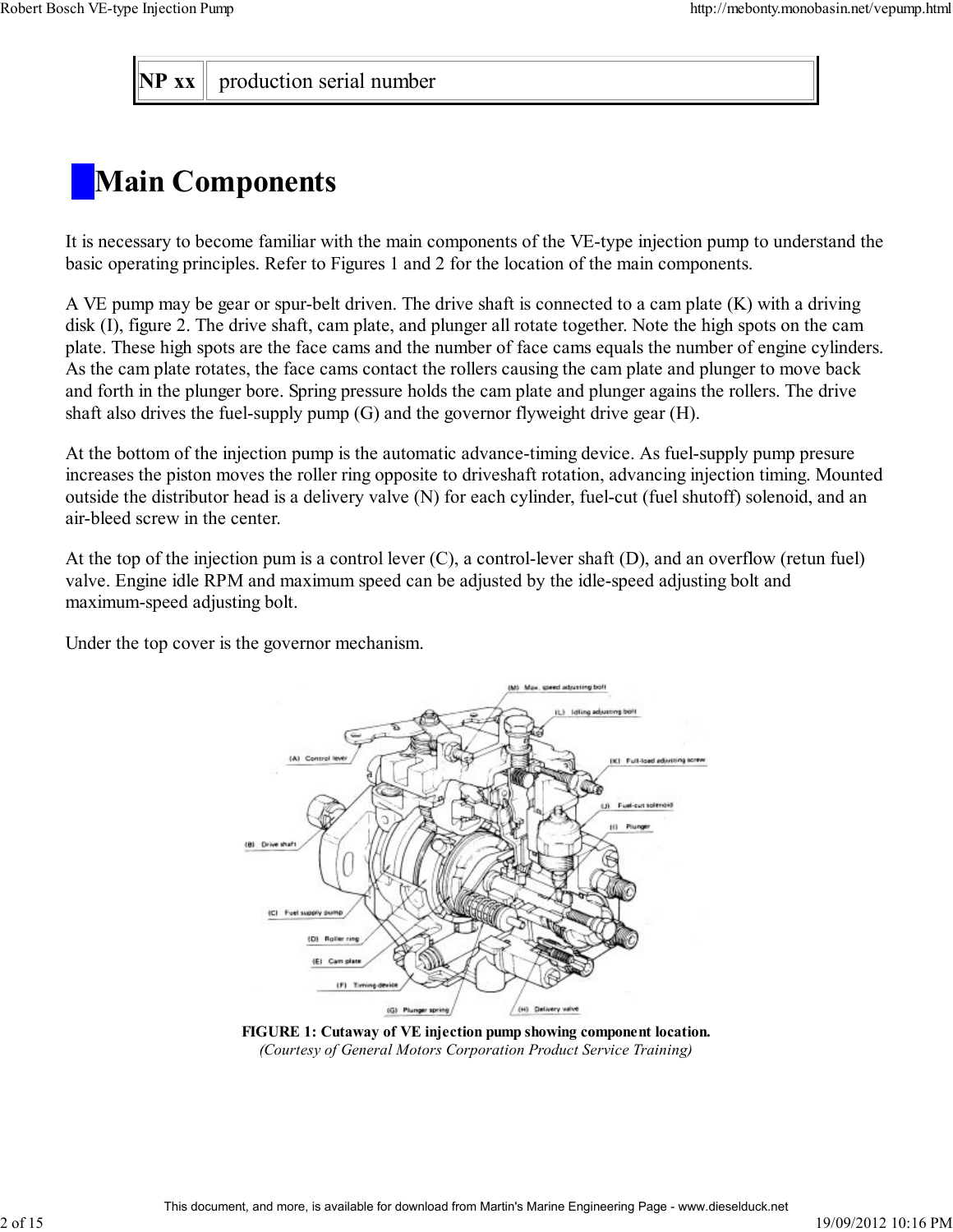

**FIGURE 2: Cutaway of VE injection pump** *(Courtesy of General Motors Corporation Product Service Training)*

### **Fuel-Supply Pump**

At the driveshaft end of the injection pump is a positive displacement, vane-type fuel-supply pump, Figure 3. It (sometimes with an additional outside-supply pump) is used to bring fuel from the tank and send pressurized fuel to the distributor plunger and the injection timing advance mechanism. Excess fuel is used to cool and lubricate the injection pump.



**FIGURE 3: Fuel flow through supply pump** *(Courtesy of General Motors Corporate Product Service Training)*

Notice that the inside diameter of the supply-pump housing is eccentric (offset) to the center of the rotor. As the rotor turns, the volume between the vane segments changes. Where volume increases is the suction (inlet)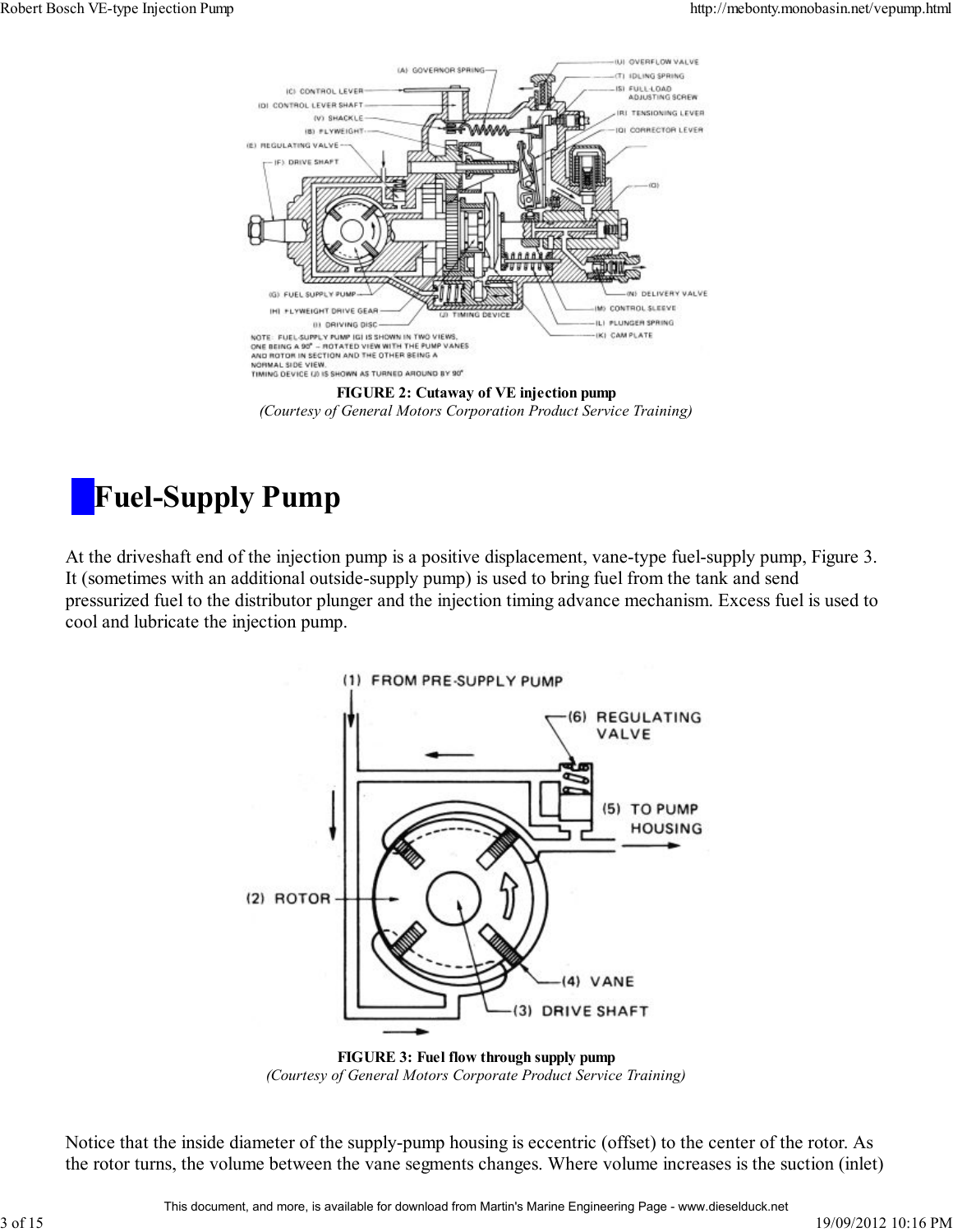side. Where volume decreases is the pressurized (outlet) side.

Supply pump output volume and pressure increase as pump speed increases. Since displacement and pressure of the transfer pump can exceen injection requirements, some of the fuel is recirculated to the inlet side of the supply pump by a regulating valve.

Starting from the bottom, as the pump rotates the volume increases between the vanes. The increasing volume draws fuel into the supply pump. As the rotor continues to turn, a vane will uncover the outlet port. Notice that the volume between the vanes is decreasing, pressurizing the fuel. This pressurized fuel is then governed by the regulating valve.

### **Regulating Valve Operation**

Fuel from the outlet of the supply pump forces the piston (C) back, compressing the regulating spring, Figure 4. As fuel flow from the supply pump increases, the piston is pushed further back allowing more fuel to be bypassed back to the inlet side. The speed of the supply pump and regulating-valve-spring pressure determine how much fuel will be bypassed. It is important that the supplyu pump provide the correct pressure for the timing advance and fuel feed for the distributer plunger.



**FIGURE 4: Regulating valve** *(Courtesy of General Motors Corporation Product Service Training)*

### **Plunger Operation**

To understand how this pump pressurizes and distributes fuel one must be aware that the plunger has two motions: simultaneously reciprocating and revolving, Figures 5 and 6. As the high spots move off the rollers, pressurization stops as the plunger reverses, allowing fuel to be drwn in for the next stroke. It is the reciprocating motion that pressurizes the fuel and the rotating motion of the planger that distributes it.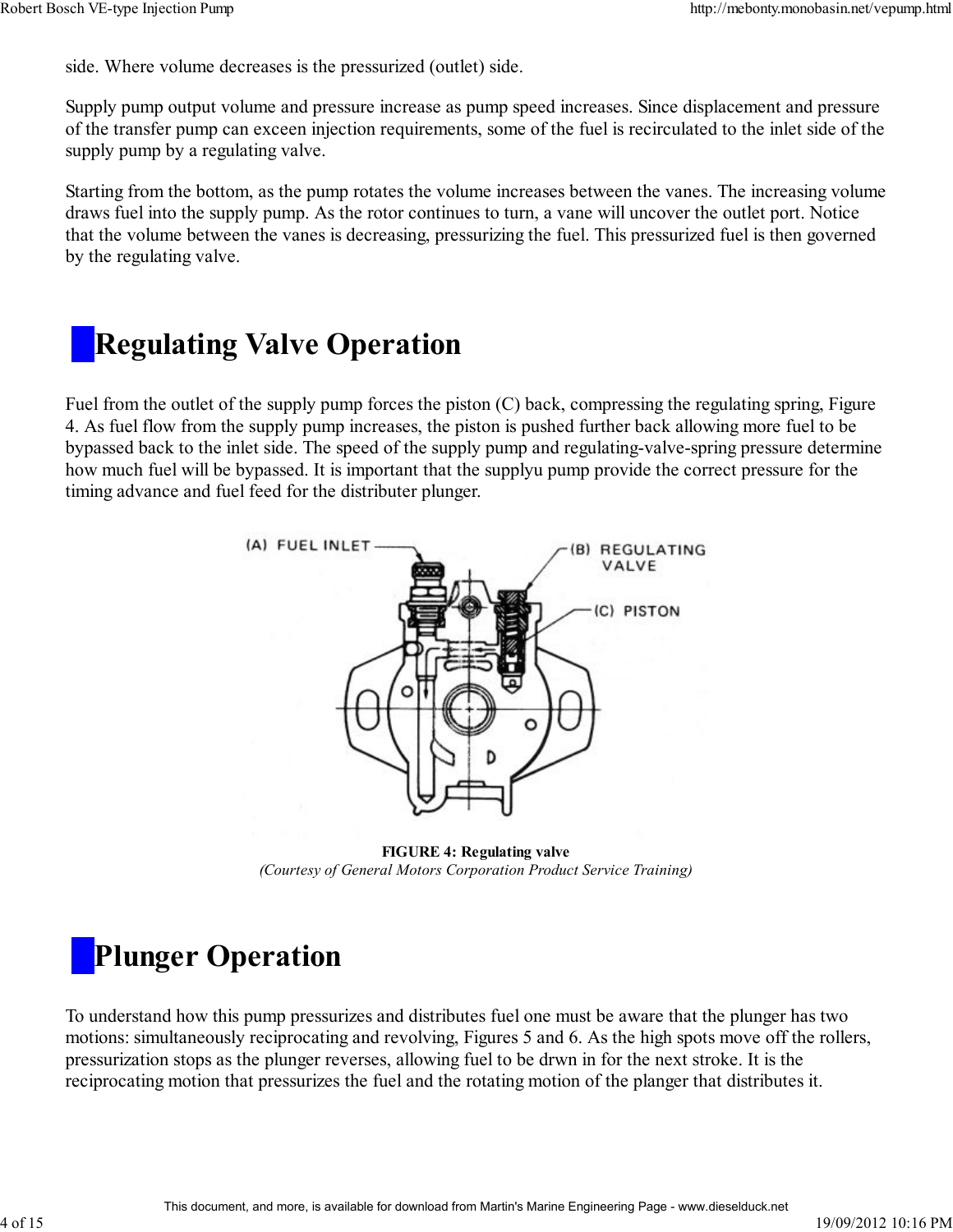

**FIGURE 5: Plunger, head, and cam-plate assembly** *(Courtesy of General Motors Corporation Product Service Training)*



**FIGURE 6: It is important to understand that the plunger reciprocates and rotates at the same time** *(Courtesy of Ford Motor Company)*

#### **Intake Stroke**

When the intake slit (opening) on the plunger, Figure 7, aligns with the intake port during the plunger intake stroke, fuel pressurized by the fuel-supply pump flows into the high-pressure chamber. The number of intake slits equals the number of cylinders.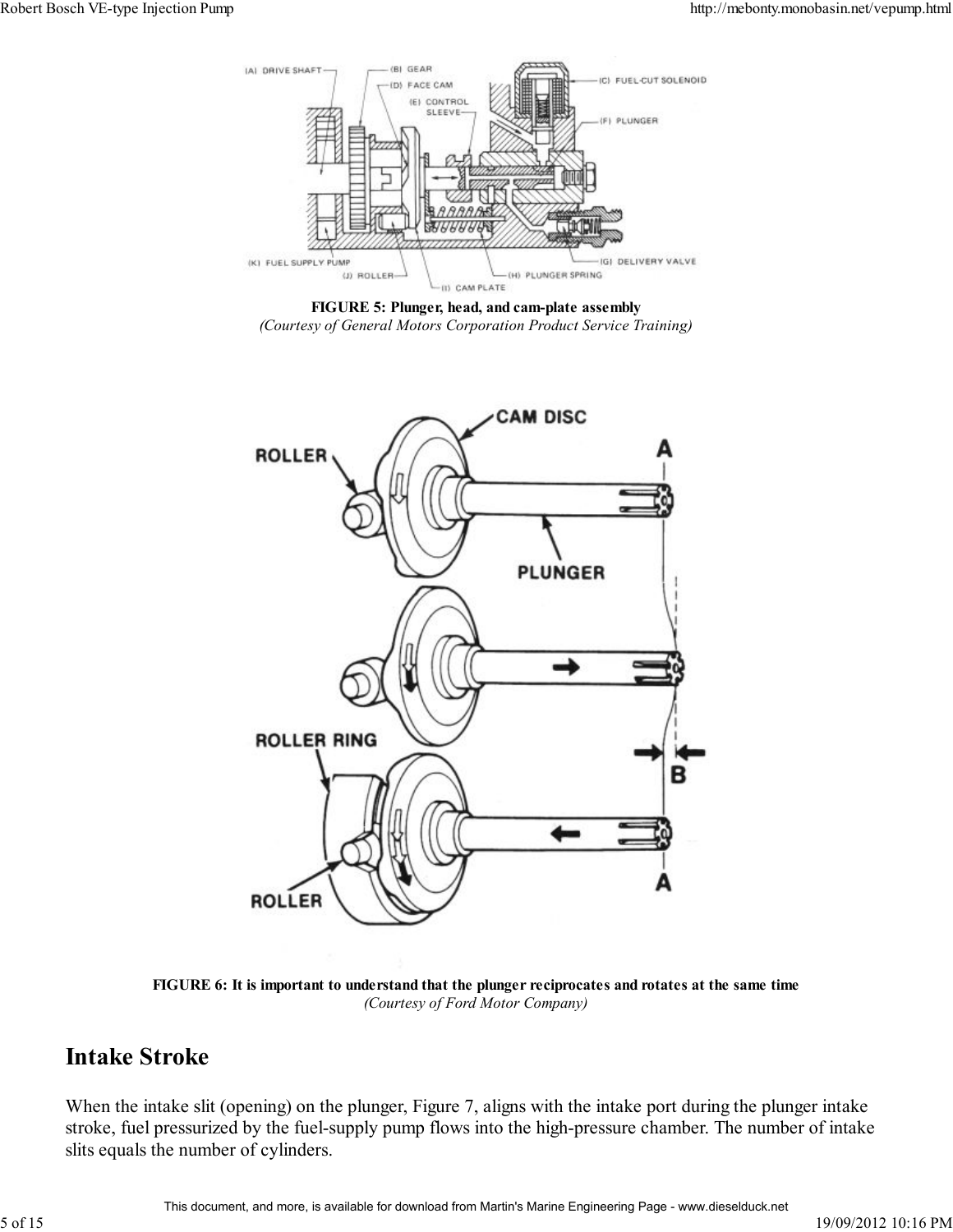

**FIGURE 7: Intake Stroke** *(Courtesy of General Motors Corporation Product Service Training)*

#### **Injection Stroke**

Plunger rotation moves the intake slit out of alignment with the intake port and aligns the distributing slit with the outlet passage, figure 8. With the intake port closed, fuel is trapped in the high-pressure chamber. The plnger is also moving into its bore, pressurizing the fuel. The pressurized fuel pushes the delivery valve off its seat and fuel is injected into the combustion chamber of the engine through the nozzle.



**FIGURE 8: Beginning of injection stroke** *(Courtesy of General Motors Corporation Product Service Training)*

#### **End of Delivery**

As the plunger continues moving into the bore, Figure 9, the cutoff port moves past the control sleeve. The high-pressure fuel escapes into the pump housing, reduces the pressure, and ends fuel delivery to the injection nozzle.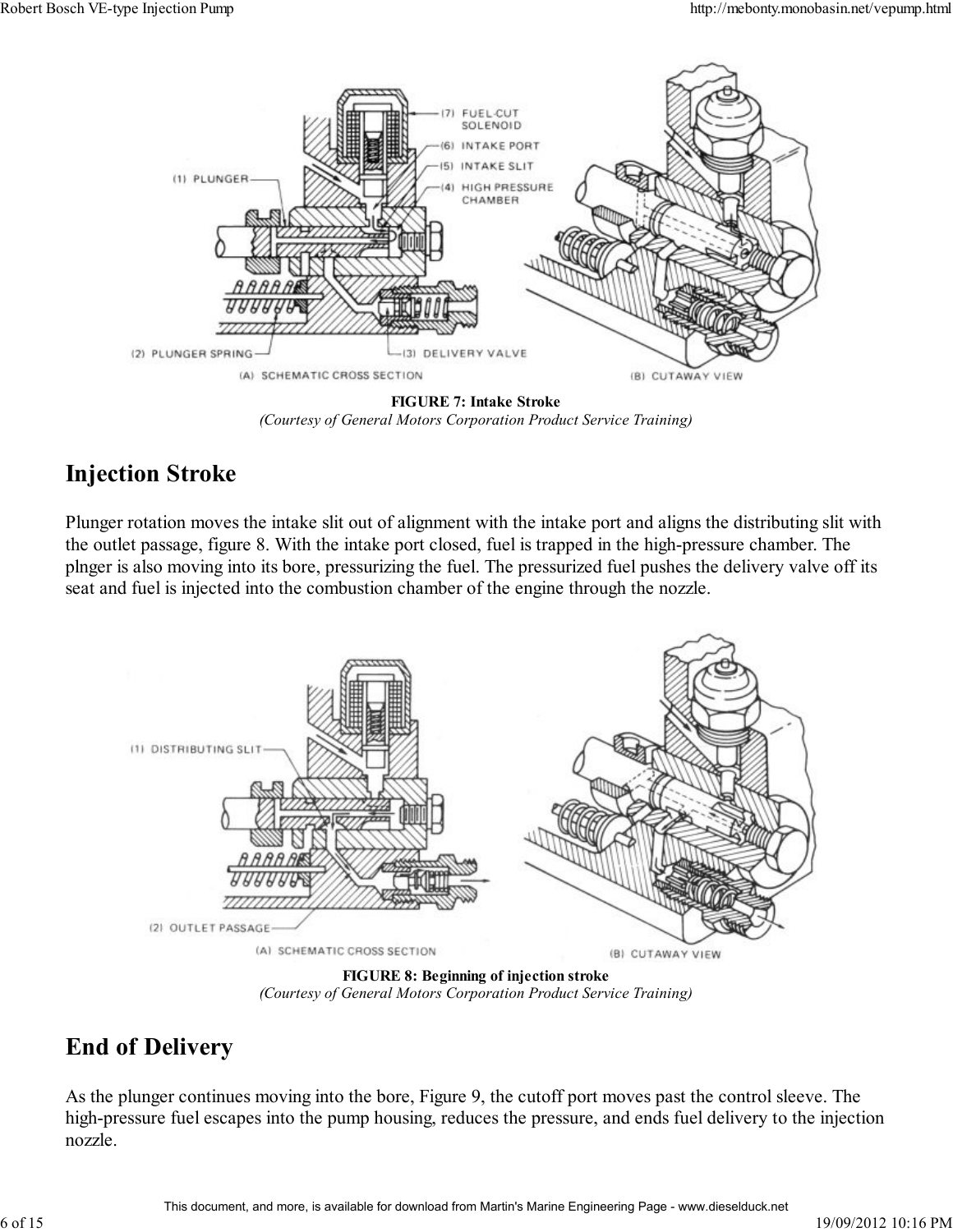

**FIGURE 9: End of delivery** *(Courtesy of General Motors Corporation Product Service Training)*

#### **Equalizing Stroke**

The equalizing stroke occurs as the plunger continues to rotate after the end of the delivery, Figure 10, an equalizing slit 180 degrees opposite the distributing slit aligns with an outlet passage. This causes the pressure in the passage to the delivery valve to be restored to the feed pressure. This insures that all outlet passages have the same pressure to maintain smooth engine performance.

> FIGURE 10: Equalizing Stroke **FIGURE 10: Equalizing Stroke** *(Courtesy of General Motors Corporation Product Service Training)*

#### **Reverse-Rotation Prevention**

It is possible for the diesel engine to start in the reverse (opposite) direction of normal operation. The VE pump does not allow this to happen, Figure 11. If the plunger were to rotate in the reverse direction the intake port would open during the injection stroke, preventing any pressure buildup.

> FIGURE 11: Reverse-rotation prevention **FIGURE 11: Reverse Rotation Prevention** *(Courtesy of General Motors Corporation Product Service Training)*

#### **Fuel Metering**

Fuel is metered by the movement of the control sleeve in relation to the plunger cutoff port, Figure 12. Moving the control sleeve changes the effective stroke. The effective stroke is the period at which fuel is pressurized at injection pressure. The longer fuel is pressurized at injection pressure, the longer the effective stroke. So, the longer the control sleeve covers the cutoff port, the longer the effective stroke, and more fuel is injected. At idle the control sleeve is more to the left, providing a short, effective stroke. As more fuel is needed to meet demand, the control sleeve will move further up the plunger, increasing the effective stroke. Note that the mechanical stroke of the plunger remains the same.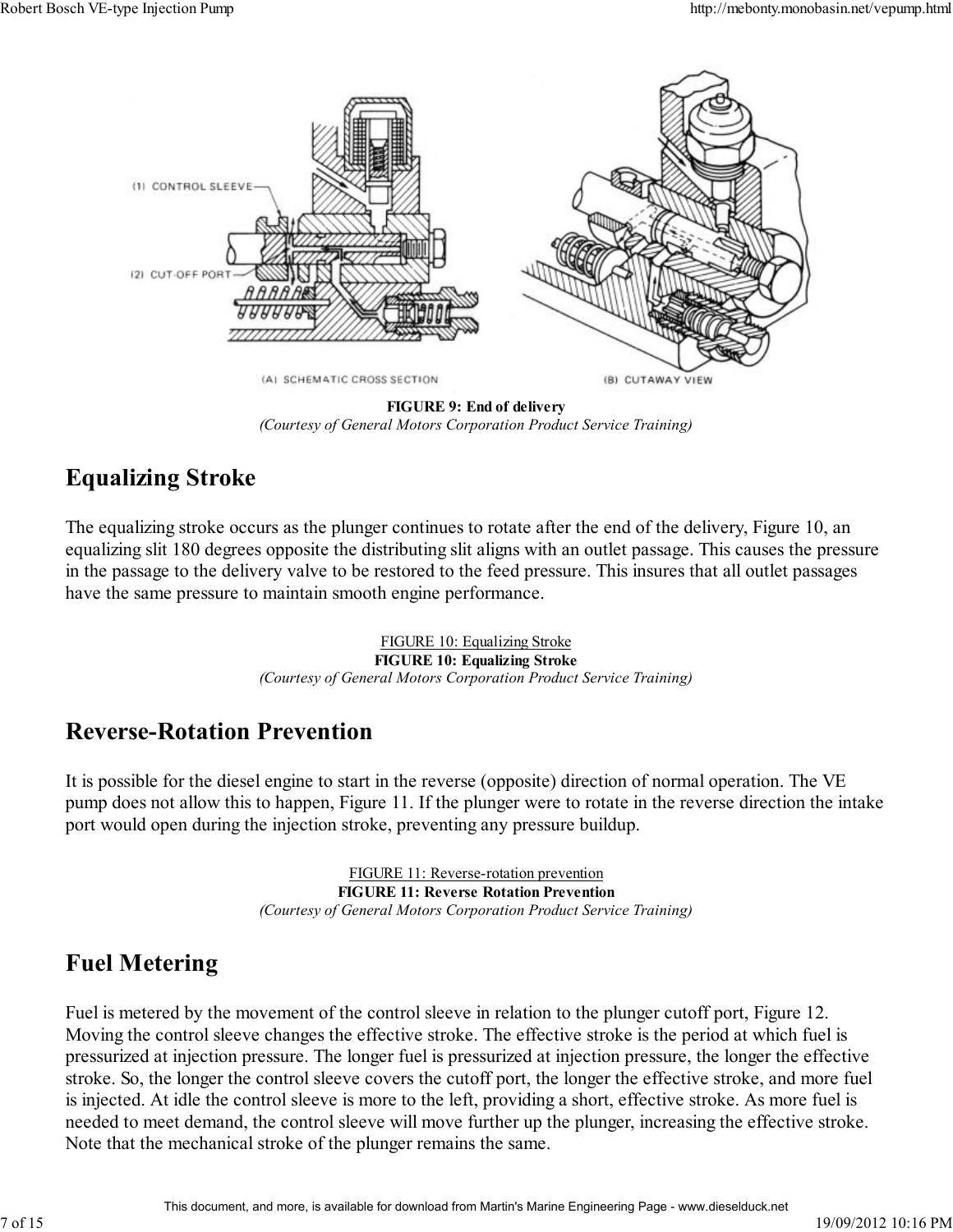FIGURE 12: Effective Plunger Stroke **FIGURE 12: Effective Plunger Stroke** *(Courtesy of General Motors Corporation Product Service Training)*

## **Delivery Valve**

When the plunger pressurizes the fuel, fuel pressure overcomes delivery-valve spring pressure and the residual line pressure and pushes the delivery valve off its seat, Figure 13 part A. When pressure drops and injection ends, the pressure in the injection line and spring pressure move the delivery valve and piston, Figure 13 part B. The piston first closes off the injection line. The period from when the piston closes the injection line until the delivery valve seats is called the retraction stroke. This creates more volume, which decreases pressure in the injection line. The retraction stroke prevents cavitation and unwanted secondary injection by dampening high-pressure waves.

> FIGURE 13: Delivery-valve action **FIGURE 13: Delivery-valve Action** *(Courtesy of General Motors Corporation Product Service Training)*

## **Governor**

A variable-speed governor and a minimum/maximum (min-max) governor are available with this pump, depending on application. Figures 14 and 15 show the parts of a min-max governor. Like all mechanical governors, there is balance crated between spring tension and force generated by flyweights. As flyweight RPM increases, force on the levers increases. These forces, plus the setting determined by the operator, determin the position of the control sleeve, Figure 16.

> FIGURE 22: Speed-timer operation **FIGURE 22: Speed-timer operation** *(Courtesy of General Motors Corporation Product Service Training)*

> FIGURE 22: Speed-timer operation **FIGURE 22: Speed-timer operation** *(Courtesy of General Motors Corporation Product Service Training)*

> FIGURE 22: Speed-timer operation **FIGURE 22: Speed-timer operation** *(Courtesy of General Motors Corporation Product Service Training)*

#### **Starting**

During starting, Figure 17, the flyweights are at rest and the starting spring has moved the starting lever and control sleeve for the maximum effective stroke. This will supply enogh fuel to start the engine. When the engine starts, the flyweights move out, compressing the starting spring and shortening the effective stroke.

> FIGURE 22: Speed-timer operation **FIGURE 22: Speed-timer operation**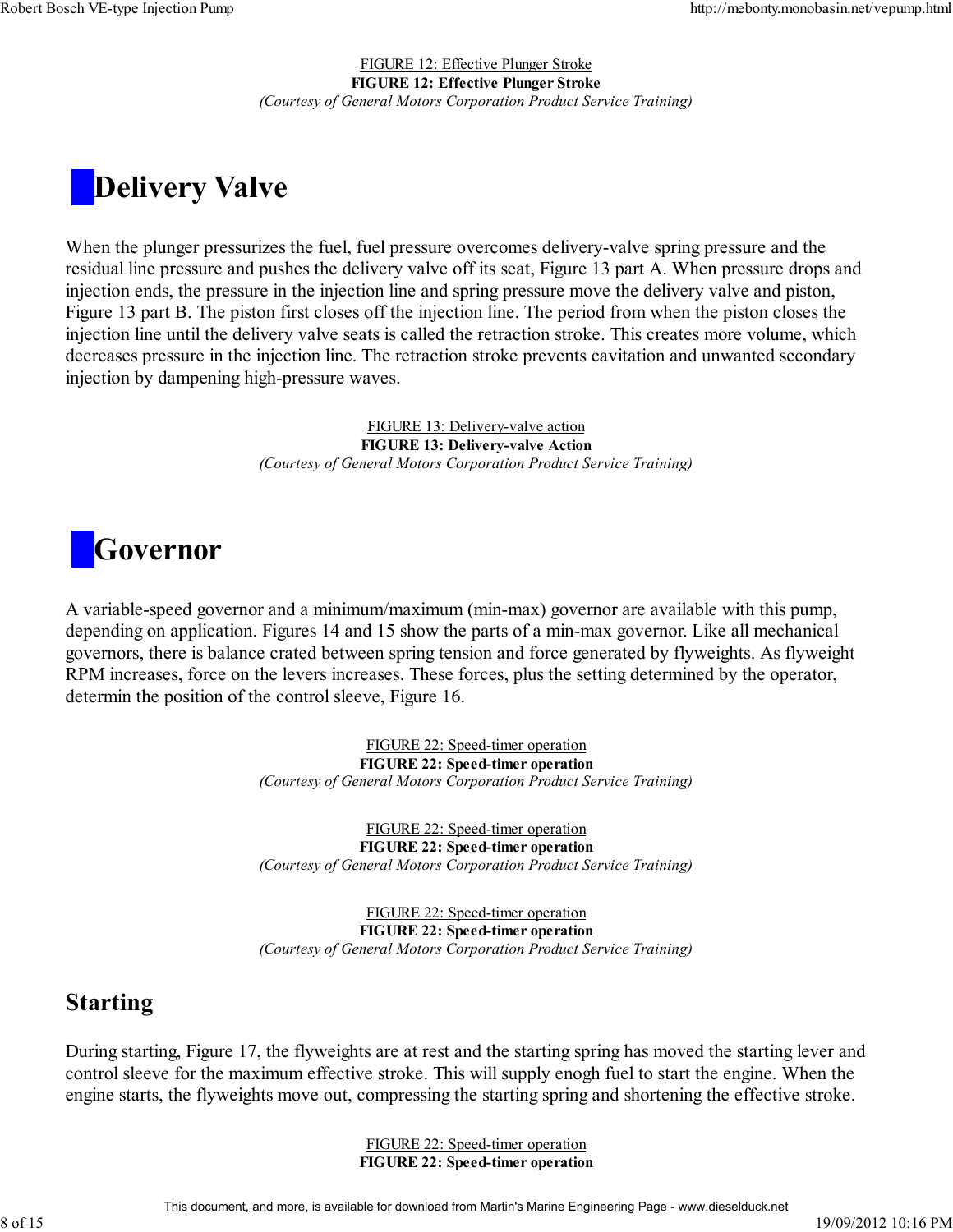*(Courtesy of General Motors Corporation Product Service Training)*

#### **Idling**

During idle, with the control lever in the idle position, the start-idling spring and the starting spring are in balance with the force from the flyweights, Figure 18, and the control sleeve has moved, reducing the effective stroke during starting. If idle speed drops, spring pressure will move the control sleeve, increasing the effective stroke. If idle speed increases, the flyweights will move the control sleeve to reduce the effective stroke.

> FIGURE 22: Speed-timer operation **FIGURE 22: Speed-timer operation** *(Courtesy of General Motors Corporation Product Service Training)*

#### **Partial Loading**

When the control lever is moved off idle by the operator, by cable through a lever or by accelerator pedal, more fuel is needed, Figure 19. Essentially, this action compresses the damper spring, moving the control sleeve and increasing the effective stroke.

> FIGURE 22: Speed-timer operation **FIGURE 22: Speed-timer operation** *(Courtesy of General Motors Corporation Product Service Training)*

#### **Full-Load Maximum Speed**

The control lever is in the full-load maximum-speed position when it touches the external maximum-speed stop bolt, Figure 20. The springs opposing the flyweights are commperssed, moving the control sleeve and providing the largest effective stoke except for starting.

#### **No-Load Maximum Speed**

If the engine speed exceeds the full-load maximum speed, the flyweights now exert enough force to move the control sleever, reducing the effective stroke and preventing fuel from being injected into the cylinder, Figure 21.

# **Injection-timing Advance**

At the bottom of the injection pump is the automatic-advance timing device. As fuel-supply pump pressure increases, the piston moves the roller ring opposite to drive shaft rotation, advancing injection timing, Figure 22. As engine speed increases, fuel pressure from the vne pump also increases. This allows the timer piston to overcome thetimer spring, causing the roller housing to move opposite cam-plate rotation. The rollers then engage the cam-plate high points earlier, advancing injection timing.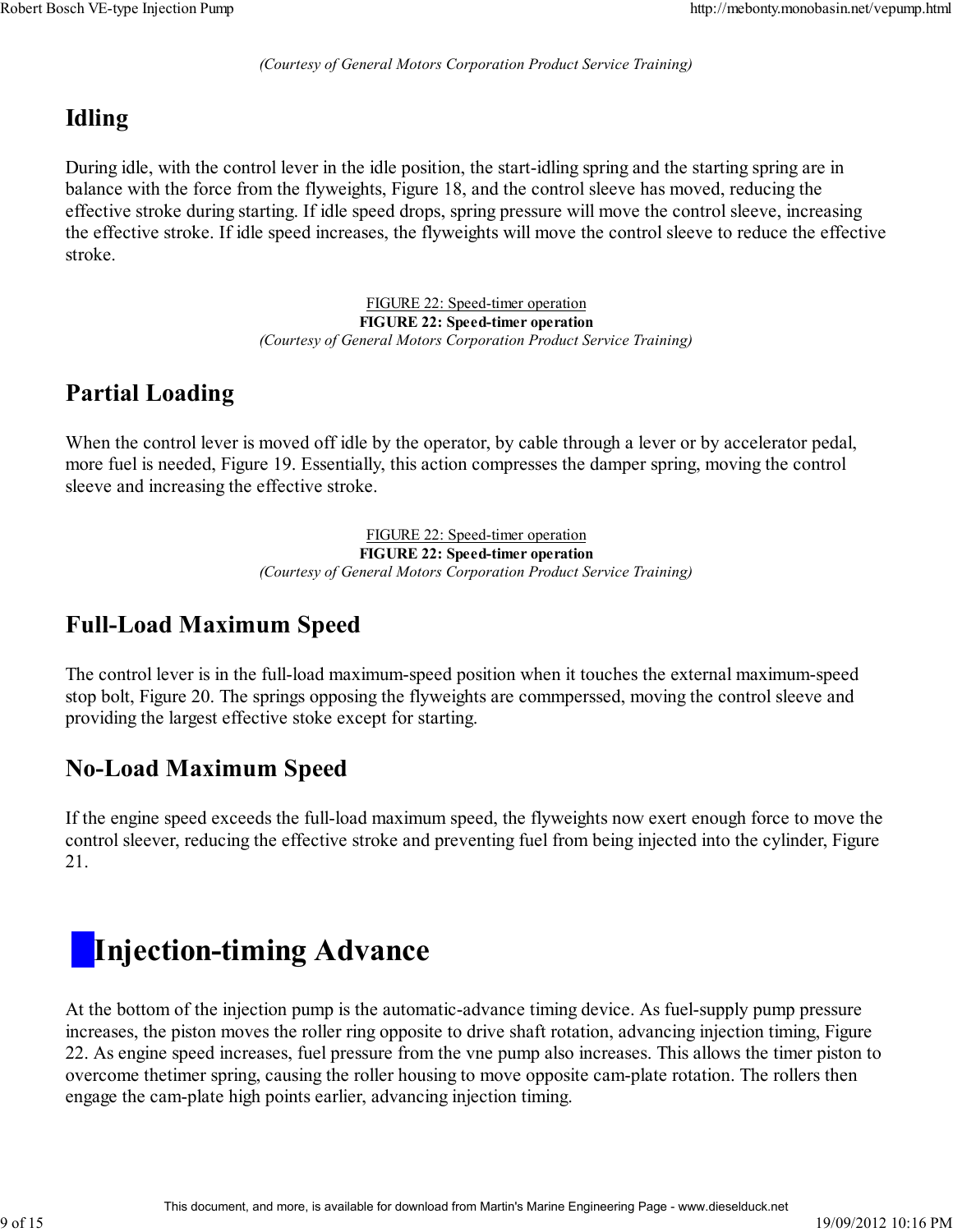### **Cold-Start Device - CSD (Manual)**

The cold-start device advances injection timing at idle and during low-speed running. A lever turns a cam that pushes the hydraulic piston to the left, advancing injection timing about five degrees, Figure 23. This injection advance provides more time for the fuel to burn, which improves performance and prevents smoking during cold starts and warm-up.

The cold-start cam does not advance the complete range of injection timing. Above 2200 RPM the piston operates normally and does not contact the cam.

> FIGURE 22: Speed-timer operation **FIGURE 22: Speed-timer operation** *(Courtesy of General Motors Corporation Product Service Training)*

> > FIGURE 23: Manual cold-start advance lever **FIGURE 23: Manual cold-start advance lever** *(Courtesy of Volkswagen of America Inc.)*

### **Cold-Start Device - CSD (Automatic)**

There are different types of automatic CSDs available for the VE injection pump. One popular type is the vacuum-operated CSD that uses a vacuum pump, water thermo valve, and a dual-stage diaphragm located on the injection pump, Figure 24. The thermo valve, Figure 25, applies vacuum to the diaphragm(s), depending on coolant temperature. (Figure 26 shows which diaphragms have vacuum applied at various temperatures.)

Another CSD, called the KSB (a Bosch designation), advances injection timing by controlling supply-pump pressure. A KSB control valvemounted on the side of the pump overrides the pressure regulator, increasing supply-pump pressure and advancing injection timing. For example, if the temperature is below the set value of the temperature switch, the switch closes and the KSB solenoid switches on. This increses pump pressure. Above a preset value, the temperature switch opens, the KSB solenoid opens, and the pressure regulator now controls supply-pump pressure.

> FIGURE 24: Vacuum-operated CSD **FIGURE 24: Vacuum-operated CSD** *(Courtesy of Ford Motor Company)*

FIGURE 25: Thermo valve **FIGURE 25: Thermo Valve** *(Courtesy of Ford Motor Company)*

| <b>THERMO VALVE</b> | <b>DIAPHRAGM</b>    | <b>TIMING</b>  |
|---------------------|---------------------|----------------|
| <b>TEMPERATURE</b>  | <b>FUNCTION</b>     | <b>ADVANCE</b> |
| Below 45°F          | Stage $1 +$ Stage 2 | 8 degrees      |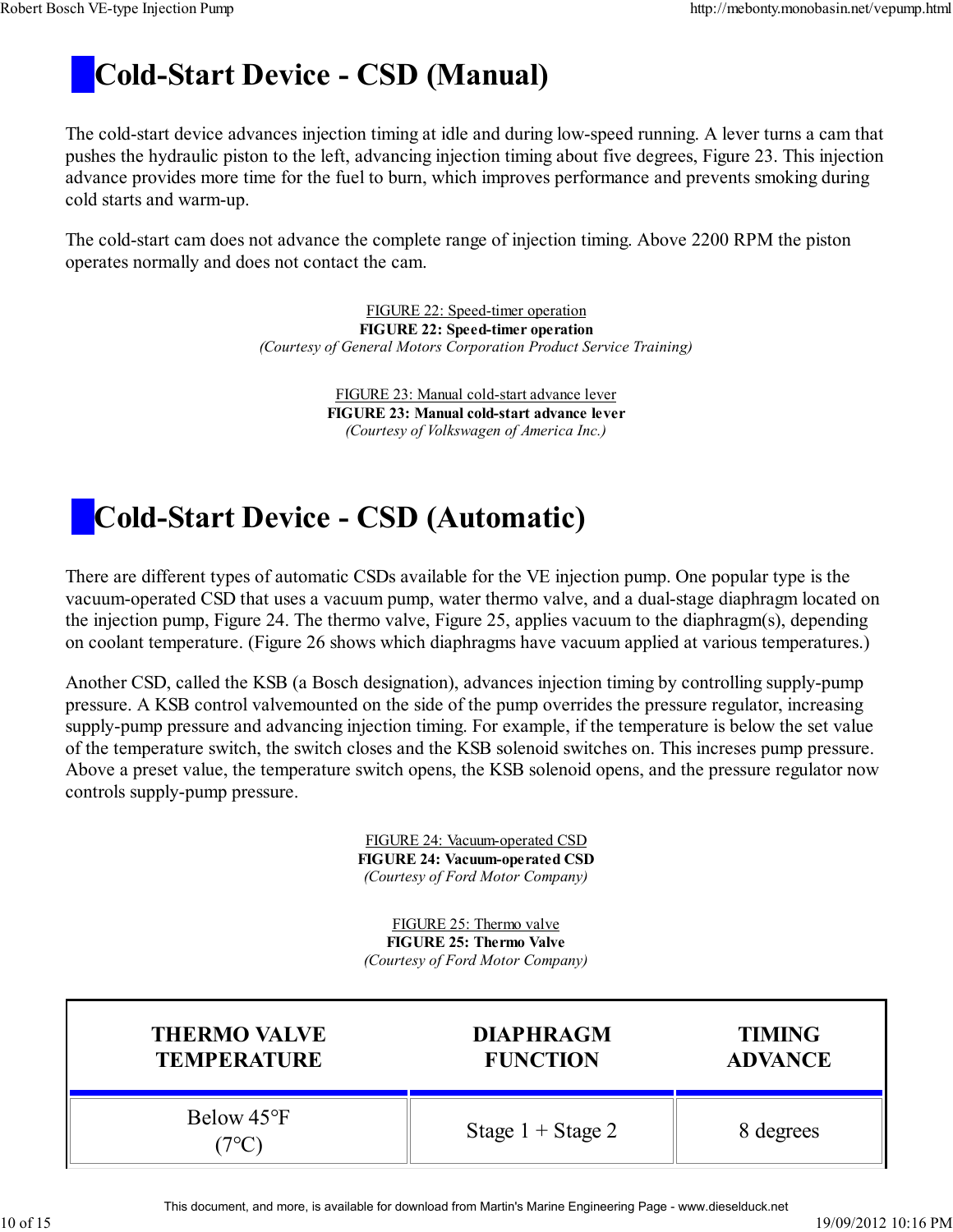| $45-68$ °F<br>$(7-20$ °C)               | Stage 1 | 5 degrees         |
|-----------------------------------------|---------|-------------------|
| Above $68^{\circ}$ F<br>$(20^{\circ}C)$ | None    | None<br>$(= TDC)$ |

**FIGURE 26: CSD diaphragm operation** *(Courtesy of Ford Motor Company)*

### **Aneroid Compensator**

The VE-Type pump can be equipped with an aneroid compensator to lower emissions, Figure 27. The aneroid compensator, mounted on the top of the VE pump, modifies the fuel control to adjust for changes in altitude. As altitude increases, atmospheric pressure decreases. This allows the bellows to expand, pushing the adjusting rod downward. This motion is carried through the pin, lever, and tension lever to the control sleeve. The control sleeve is moved toward the drive-end, decreasing the effective stroke.

> FIGURE 27: Aneroid Compensators **FIGURE 27: Aneroid compensator** *(Courtesy of General Motors Corporation Product Service Training)*

### **Air Fuel Controll (AFC) Valve**

The AFC valve (also called a boost-pressure-enrichment device) is added to the fuel-injection pump on engines equipped with a turbocharger. As the turbocharger adds more air to the cylinders, more fuel must be supplied. In Figure 28, note the position of the diaphragm, diaphragm push-rod, bell crank, and control ring. As boost pressure increases, the diaphragm is forced downward, changing the position of the bell crank, Figure 29. The control sleeve (ring) moves further to the right, increasing the effective (working) stroke and the amount of fuel that is injected into the cylinder.

> FIGURE 28: Boost Pressure Enrichment Device **FIGURE 28: Boost pressure enrichment device** *(Courtesy o Volkswagon of America, Inc.)*

FIGURE 29: Diaphragm pushed downward by boost pressure, increasing effective stroke **FIGURE 29: Diaphragm pushed downward by boost pressure, increasing effective stroke** *(Courtesy of Volkswagen of America, Inc.)*

### **Fuel-Cut Solenoid**

The fuel-cut solenoid, controlled by the ignition switch, Figure 30, opens or closes the fuel-intake passage to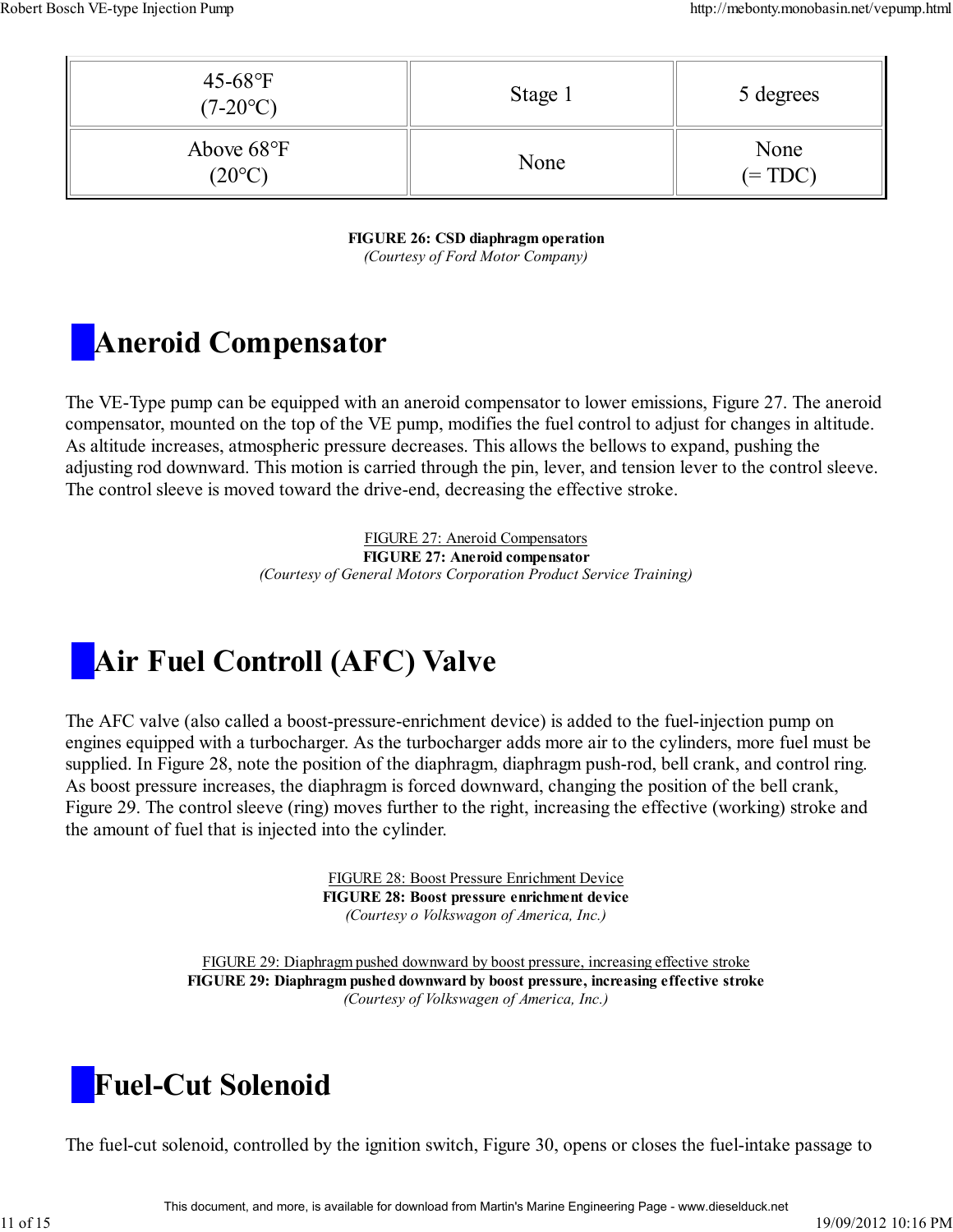the fuel-cut solenoid valve, the intake passage is open, allowing fuel to enter the high-pressure chamber. With no current to the solenoid, the spring-loaded valve closes off the intake port preventing fuel flow. Some VE pumps may have a manual shutdown lever mounted on the side, in case the fuel-cut does not shut off the engine.

> FIGURE 30: Fuel-cutoff solenoid operation **FIGURE 30: Fuel-cutoff solenoid operation** *(Courtesy of General Motors Corporation Product Service Training)*

### **Servicing The VE Injection Pump**

As with other injection pumps, certain precautions hold true for the VE injection pump. Breifly stated, they are:

- Cleanliness
- All fastners torqued to specifications
- Use of manufacturer's special tools or equivilent

This pump is used by several engine manufactures and the injection pump is built by manufacturers under license from Robert Bosch. Always consult the service manual specific to the equipment or vehicle you are working on. It will state what pump service procedures and adjustments can be made in the field.

The following procedures are meant only as a guide to explain the procedures. Use the detailed service procedures given in the service manual.

#### **Pump Removal and Installation**

This task requires the following

- Appropriate hand tools
- Manufacturer's special tools
- Marking pen or scribing tool
- manufacturer's service manual

**Removal.** Carefully clean and wipe the injection pump and surrounding area.

**CAUTION:** Mark the injection pump mounting flange to the timing case or bracket. This will help preserve injection pump timing.

If the injection pump is belt driven, remove the belt cover.

**CAUTION:** Mark the belt to the injection pump gear, camshaft gear, and crankshaft gear. This will help ensure that all components are timed properly.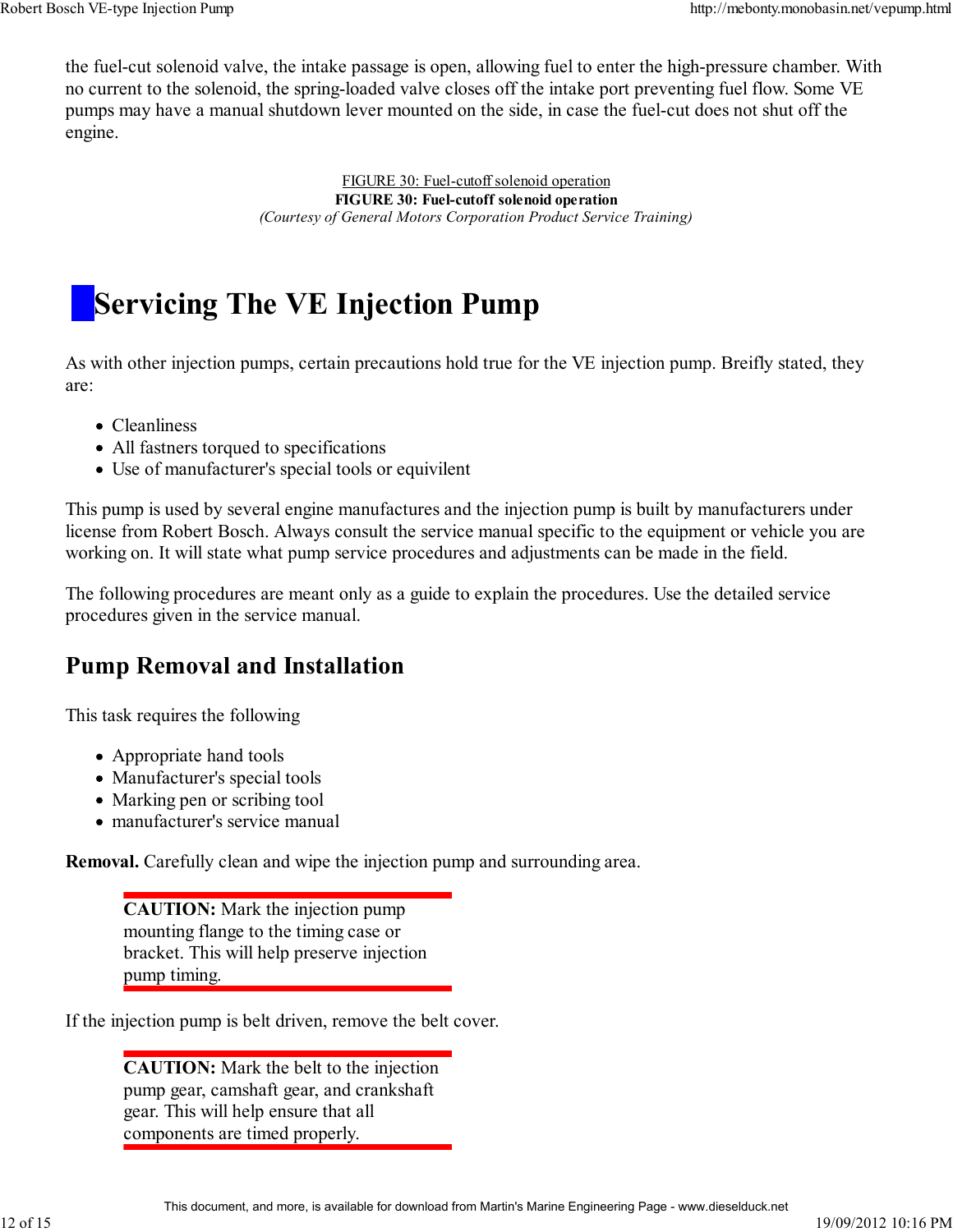Disconnect the throttle linkage and fuel cutoff solenoid wore. Identify, disconnect, and remove the fuel injection lines. Cap all exposed openings.

Disconnect the remaining fuel lines and remove the injection pump from the pump gear. (Special tools may be required to perform this task. Be careful not to drop any parts inside the timing case.) Remove the injection pump's attaching nuts and bolts to remove the pump.

**Instalation.** Attach the pump to the engine and line up the timing marks. Tighten the attaching nuts and bolts. Connect the injection pump to the pump gear and connect all fuel lines and injection lines. Then install the throttle linkage and fuel cutoff solenoid wire (check the throttle linkage to be sure it does not bind or stick).

Be sure that all timing marks are lined up, attach the timing belt and adjust tension. Bleed air from the injection pump according to manufacturer's instructions.

#### **Idle Speed Adjustment**

This task requires the following:

- Approprate hand tools
- Special tachometer
- Manufacturer's service manual

Since the VE pump is used by several engine manufacturers, there are different methods and tachometers used to set idle speed. It may be necessary to use the magnetic probe-type, or the vibration sensor-type to measure engine RPM.

- The magnetic probe type uses a variable reluctance sensor to determine crankshaft RPMs. The sensor probe uses a permanent magnet and a coil of wire. As a tooth or notch passes by the probe, the magnetic field expands and collapses. This induces an AC voltage in the coil. The tachometer converts this AC voltage into engine RPMs.
- The photoelectric system shines a beam of light onto reflective tape mounted on the crankshaft pully, Figure 31. The beam of light reflects off the tape to a sensor mounted in the tachometer. The engine RPM measurement is then read off a meter. It is important that the pulley flange is clean and that the tachometer does not pick up stray reflections.
- The vibration sensor mounts on thop of the valve cover, Figure 32. RPM signals are generated by the sensor and sent to the tachometer where engine RPM measurements are read.

Before starting the idle speed adjustments, prepare the vehicle according to manufacturer's instructions. This usually means with the engine fully warmed up and all accessories off.

**Check Idle Speed.** To adjust idle speed, loosen the idle speed lock nut and turn the idle-speed bolt to achieve the desired reading, Figure 33. Tighten the locking nut and recheck idle speed.

#### **High Speed Adjustment**

This task requires the same tools used in setting idle speed. (Be sure the manufacturer states that this adjustment can be done; otherwise, do not do it.)

**CAUTION:** Be certain the vehicle has the parking brake set and the wheels blocked.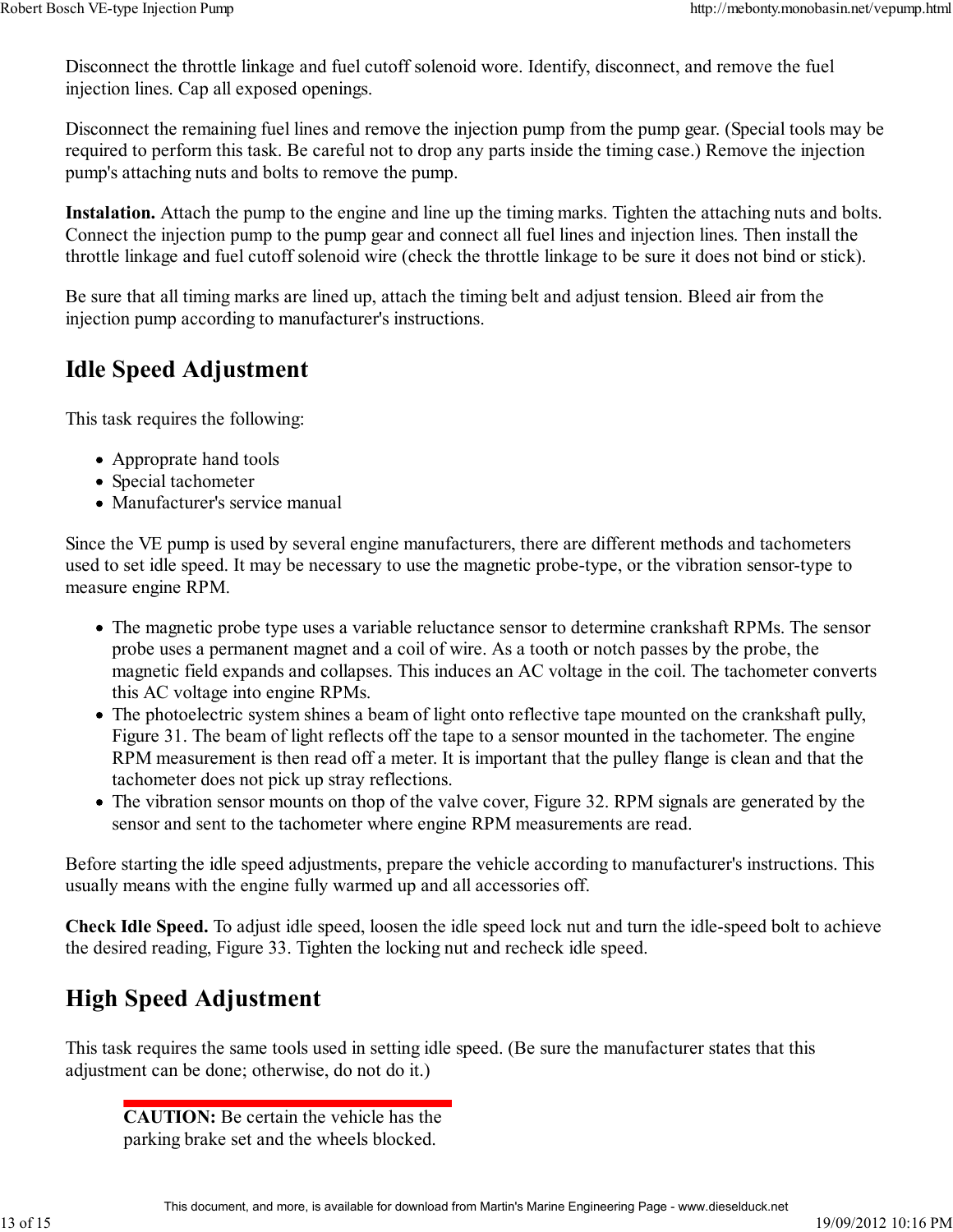Make sure all accessories are off.

With the tachometer connected and the engine at operating temperature, briefly accelerate the engine to full-load position and note the tachometer reading. If necessary, adjust the high-speed screw to manufacturer's specifications (see Figure 34). Do not exceed the specified speed or engine damage could result.

#### **Adjusting the Throttle Position Sensor (TPS)**

A TPS is used by some manufacturers to control emissions and/or automatic transmission shift points. If the TPS has moved or has been taken off, it must be checked and adjusted as necessary.

This task requires the following:

- Appropriate hand tools
- Digital volt-ohm meter (DVOM)
- manufacturer's service manual

Connect the DVOM as shown in the service manual. Typically, you will be asked to measure TPS-signal voltage. If the voltage signal is out of range, adjust theTPS as outlined in the shop manual.

#### **Injection Pump Timing**

This task requires the following:

- Appropriate hand tools
- Manufacturer's special tools (static-timing adapter, dial indicator)
- Manufacturer's service manual

VE injection pump timing is performed with the engine off. Despite the fact that it is used by several engine manufacturers, the timing process is basically the same. What must be measured is the amount of injection pump plunger travel at a specific point (usually engine TDC), Figure 35.

Prepare the vehicle according to the service manual. Check to be sure valve timing and timing belt tension are properly set. Remove the screw plug in the hydraulic head and mount the static timing adaptor in the pump, Figure 36. Rotate the crankshaft to the specified reading, then rotate the crankshaft (usually counterclockwise) until the dial indicator stops moving. Zero gauge the pointer and rotate the crankshaft clockwise to the specified position and note the dial indicator reading, Figure 37. (The reading should be withing specifications. If it is less than specified, timing is retarded. Greater than specified, timing is advanced.)

If it is necessary to adjust the timing, loosen the pump mounting nuts (bolts) and rotate the pump to the desired reading. Tighten the nuts (bolts) and check timing. Be sure to remove special tools and replace the screw plug. install any other components removed. Check the idle speed and adjust if necessary.

# **Summary**

The Robert Bosch VE injection pump, made by a variety of manufacturers under license, is primarily found on small, high-speed diesel engines. It can be tailored to meet specific engine needs.